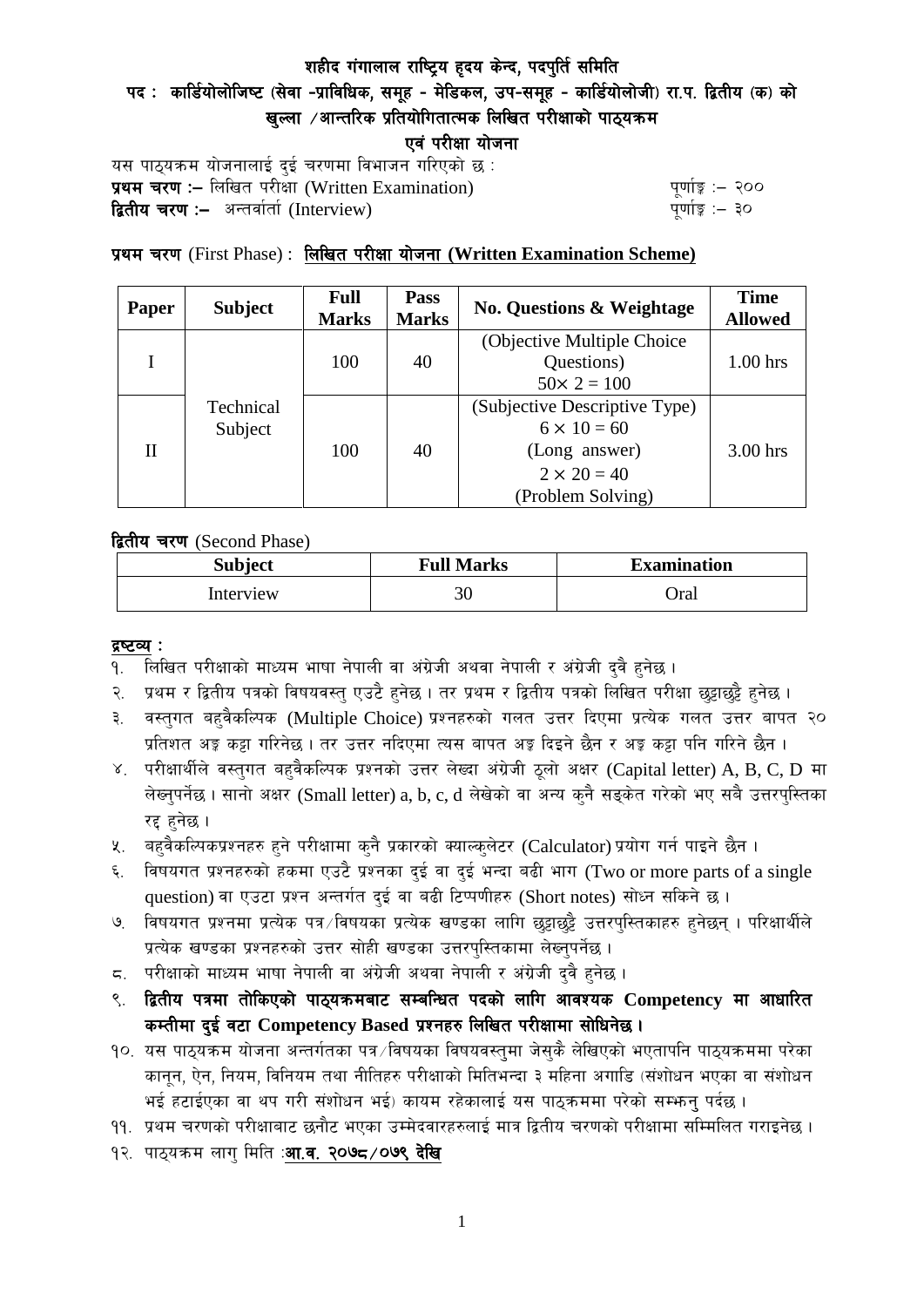# पद : कार्डियोलोजिष्ट (सेवा -प्राविधिक, समूह - मेडिकल, उप-समूह - कार्डियोलोजी) रा.प. द्वितीय (क) को खल्ला  $\ell$ आन्तरिक प्रतियोगितात्मक लिखित परीक्षाको पाठ्यक्रम

**Paper I & II: - Technical Subject**

#### **Section (A): 60% Marks For Paper I (30 MCQs** ×**2 marks) & For Paper II (4**×**10 marks, 1**×**20 marks)**

### 1. **Clinical Cardiology**

- 1.1 History taking and physical examination in cardiology
- 1.2 History, physical examination, diagnosis, management and prognosis of following Cardiovascular diseases and conditions:
	- 1.2.1 Coronary artery disease
	- 1.2.2 Systemic arterial hypertension
	- 1.2.3 Rheumatic fever and rheumatic heart disease
	- 1.2.4 Congenital heart disease
	- 1.2.5 Cardiopulmonary diseases and Pulmonary arterial hypertension
	- 1.2.6 Cardiomyopathy
	- 1.2.7 Vascular diseases
	- 1.2.8 Tumors of heart
	- 1.2.9 Heart failure
	- 1.2.10 Arrhythmia
	- 1.2.11 Sudden cardiac death and cardiopulmonary resuscitation (CPR)
	- 1.2.12 Pericardial diseases
	- 1.2.13 Systemic diseases involving heart and blood vessels
	- 1.2.14 Non-cardiac surgery in heart patients
	- 1.2.15 Pregnancy in heart diseases
	- 1.2.16 The heart and kidney disease
	- 1.2.17 Cardiovascular diseases in elderly

### 2. **Epidemiology of cardiovascular diseases, preventive cardiology and cardiac rehabilitation**

- 2.1 Epidemiology and worldwide burden of cardiovascular diseases
- 2.2 Established and emerging cardiovascular risk factors
- 2.3 Primordial, primary and secondary prevention of coronary heart disease
- 2.4 Prevention of congenital heart diseases
- 2.5 International and national prevention policies
- 2.6 Cardiac rehabilitation: principles, rationale, recommendation and guidelines, practical implication of cardiac rehabilitation programs

# 3. **Non-invasive Cardiology and Imaging**

- 3.1 Principles, technique, interpretation of Electrocardiogram (ECG)
- 3.2 Chest X-ray in cardiovascular diseases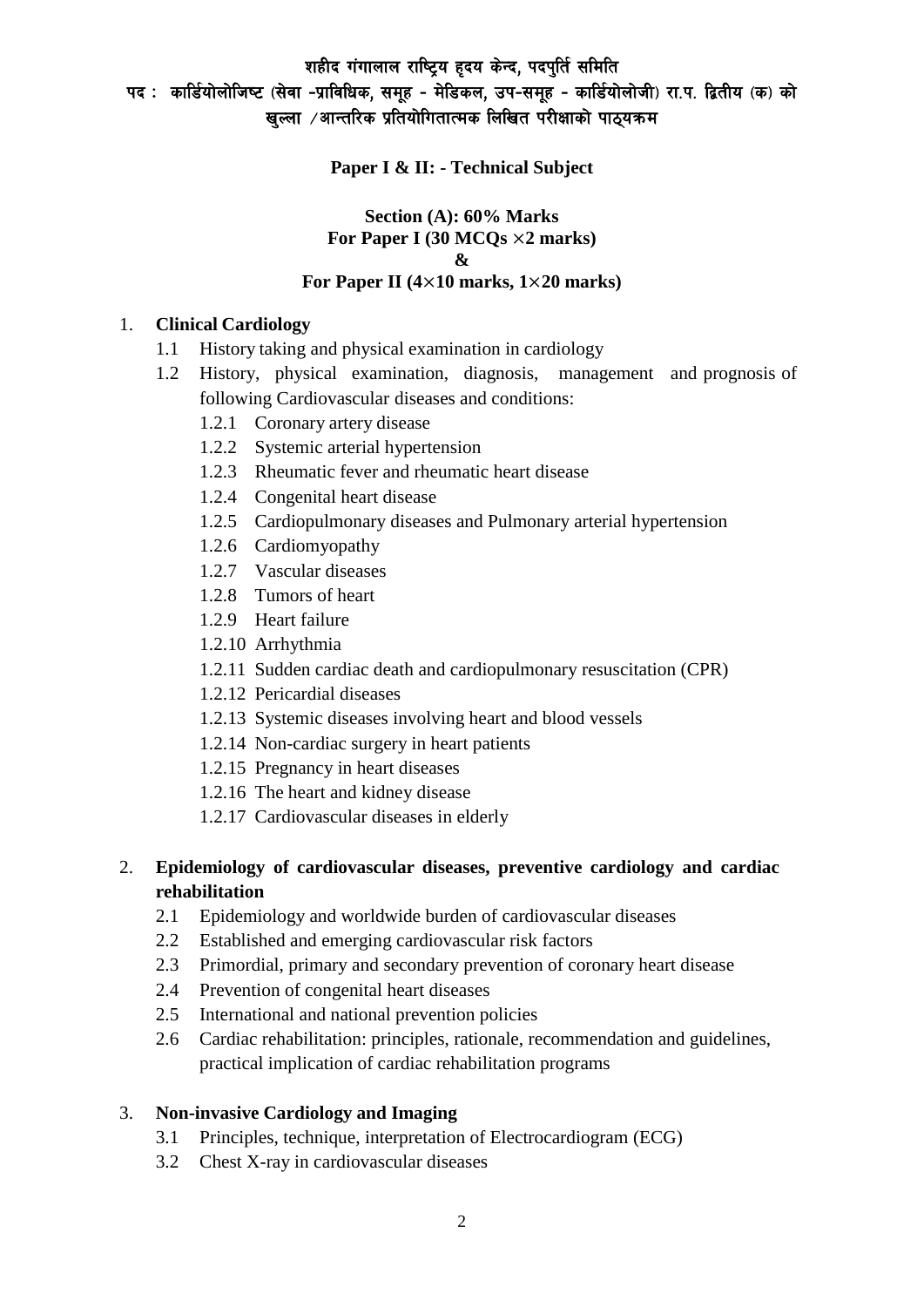# पद : कार्डियोलोजिष्ट (सेवा -प्राविधिक, समूह - मेडिकल, उप-समूह - कार्डियोलोजी) रा.प. द्वितीय (क) को खल्ला  $\ell$ आन्तरिक प्रतियोगितात्मक लिखित परीक्षाको पाठ्यक्रम

- 3.3 Principles, indication, technique, interpretation of Holter monitoring
- 3.4 Principles, indication, technique, interpretation of Ambulatory blood pressure monitoring
- 3.5 Techniques, exercise protocol, indication, contraindication, interpretation, limitations of exercise ECG tests
- 3.6 Echocardiography
	- 3.6.1 General principles
	- 3.6.2 Trans-thoracic echocardiography
	- 3.6.3 Three dimensional echocardiography
	- 3.6.4 Trans-esophageal echocardiography
	- 3.6.5 Principles of Doppler echocardiography
	- 3.6.6 Assessment and quantification of chambers
	- 3.6.7 Assessment and quantification of vascular lesions
	- 3.6.8 Assessment and quantification of LV/RV function
	- 3.6.9 Tissue Doppler, strain imaging and speckle tracking
	- 3.6.10 Contrast echocardiography
	- 3.6.11 Non-invasive estimation of pressure; volume and shunt lesions
	- 3.6.12 Assessment of myocardial ischemia and viability using echocardiography
	- 3.6.13 Echocardiography in emergency room
	- 3.6.14 Segmental approach in congenital heart disease
	- 3.6.15 General introduction of Fetal echocardiography
	- 3.6.16 Assessment of prosthetic valve by echocardiography
	- 3.6.17 Assessment of pericardial diseases by echocardiography
- 3.7 Nuclear cardiac Imaging: Types, indication, contraindications, interpretation clinical application
- 3.8 Cardiac CT: Indication, contraindication, interpretation, clinical application, use of CT coronary angiogram and coronary CT calcium score
- 3.9 Cardiac MRI: Indication, contraindication, clinical application of cardiac MRI in different cardiovascular diseases

# **Section (B): 40% Marks For Paper I (20 MCQs** ×**2 marks) & For Paper II (2**×**10 marks, 1**×**20 marks)**

#### 4. **Invasive cardiology / cardiac electrophysiology**

- 4.1 Right and left heart catheterization: Indications, technique, interpretation
- 4.2 Invasive hemodynamic assessment
- 4.3 Coronary angiogram and coronary intravascular imaging: Indication, contraindication, technique
- 4.4 Coronary Intervention: Principles, indication, technique
- 4.5 Different types of coronary stents and principles of use
- 4.6 Temporary pacemaker insertion: Indication, technique, complications